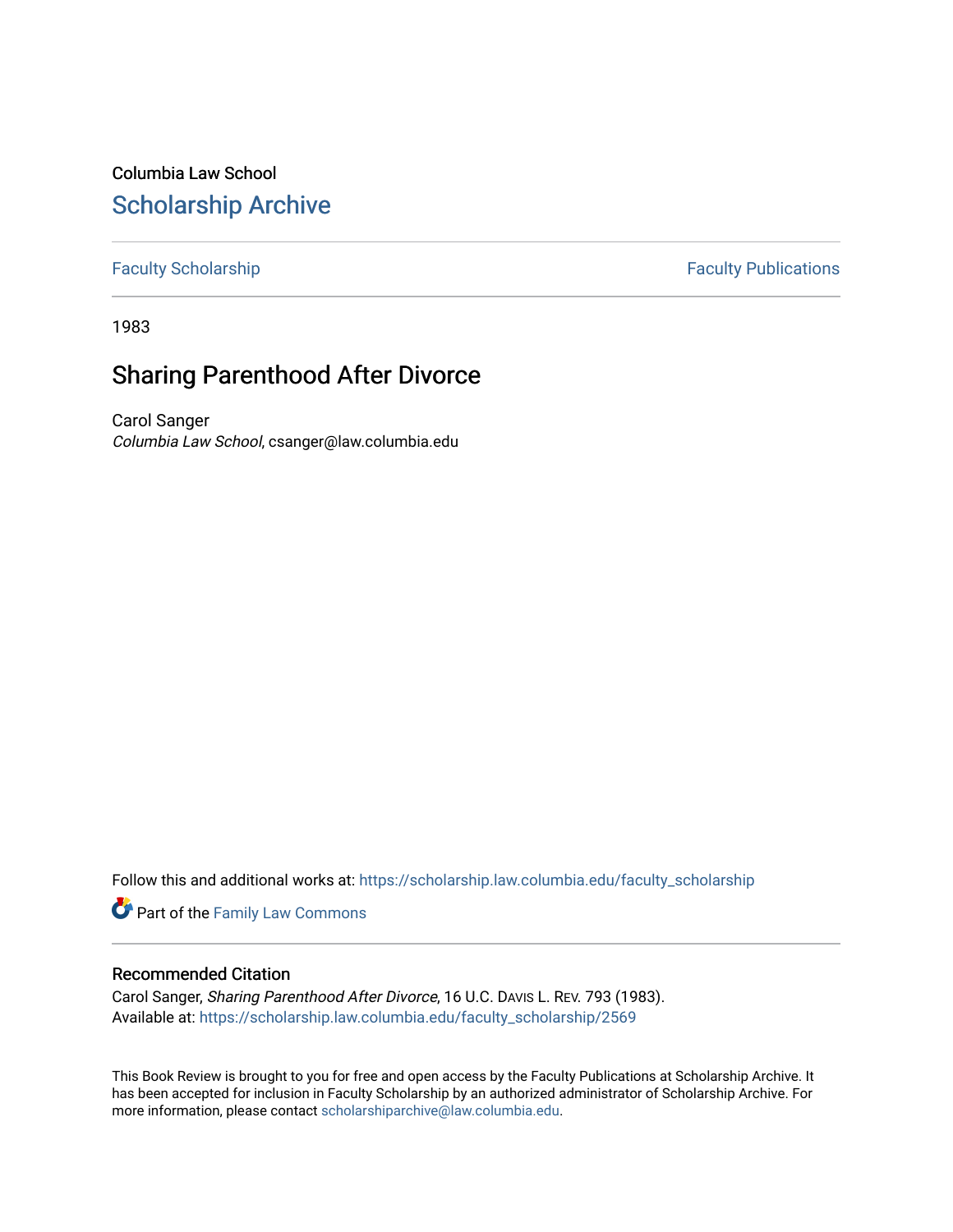**Sharing Parenthood After Divorce: An Enlightened Custody Guide for Mothers, Fathers, and Kids. By Ciji Ware. New York: The Viking Press, 1982. Pp. xvii, 339,** appendices, **index. \$14.95.**

## **Reviewed by** CAROL **SANGER\***

Ciji Ware's first sentence in the popularly publicized *Sharing Parenthood After Divorce* directs the reader to "read this book before you hire a lawyer." Because many separated and divorced parents will follow Ware's instruction, family law practitioners should be aware of Ware's approach to and recommendations regarding custody. Her position is clear. The book is subtitled *An Enlightened Custody Guide for Mothers, Fathers, and Kids* and the meaning of "enlightened" is apparent from the title of Part One, **"Why** You Should Choose Shared Custody." But because her message is sometimes more enthusiastic than considered, lawyers and parents should be aware not only of Ware's conclusions, but of their limitations as well.

*Sharing Parenthood* consists of three sections: **"Why** You Should Choose Shared Custody," "How You Can Work Out a Shared Custody Arrangement," and "Living With Shared Custody." Each section is divided into five chapters with snappy titles (Back-Seat Daddies; Negotiate, Don't Litigate; Designing a Shared Custody Parenting Plan: So Wadda Ya Want?) and snappier opening summaries ("The Nuts and Bolts Department," "Prepare to Meet Thy Former Spouse"). Ware offers advice on almost every phase of planning and implementing a shared custody arrangement. She combines information from several sources – anecdotal accounts of divorced parents, her own custody story, interviews with family lawyers and therapists, and evaluations of the current, and limited, social science data on the effects of divorce and custody. Her relentless pop-vocabulary suits the book's generally cheerful presentation. But the upbeat tone, which readers may find either engaging or extremely irritating, is more than stylistically significant. The tone relates directly to the substance of her message and to its flaw **-** that shared custody is best for everyone.

Ware presents parents with workable, perhaps preferable alternatives to the traditional, often inappropriate responses of the legal and

**<sup>\*</sup>** Visiting Acting Professor of Law, University of California, Davis; Visiting Assistant Professor of Law, University of Santa Clara; B.A., 1970, Wellesley College; J.D., 1976, University of Michigan.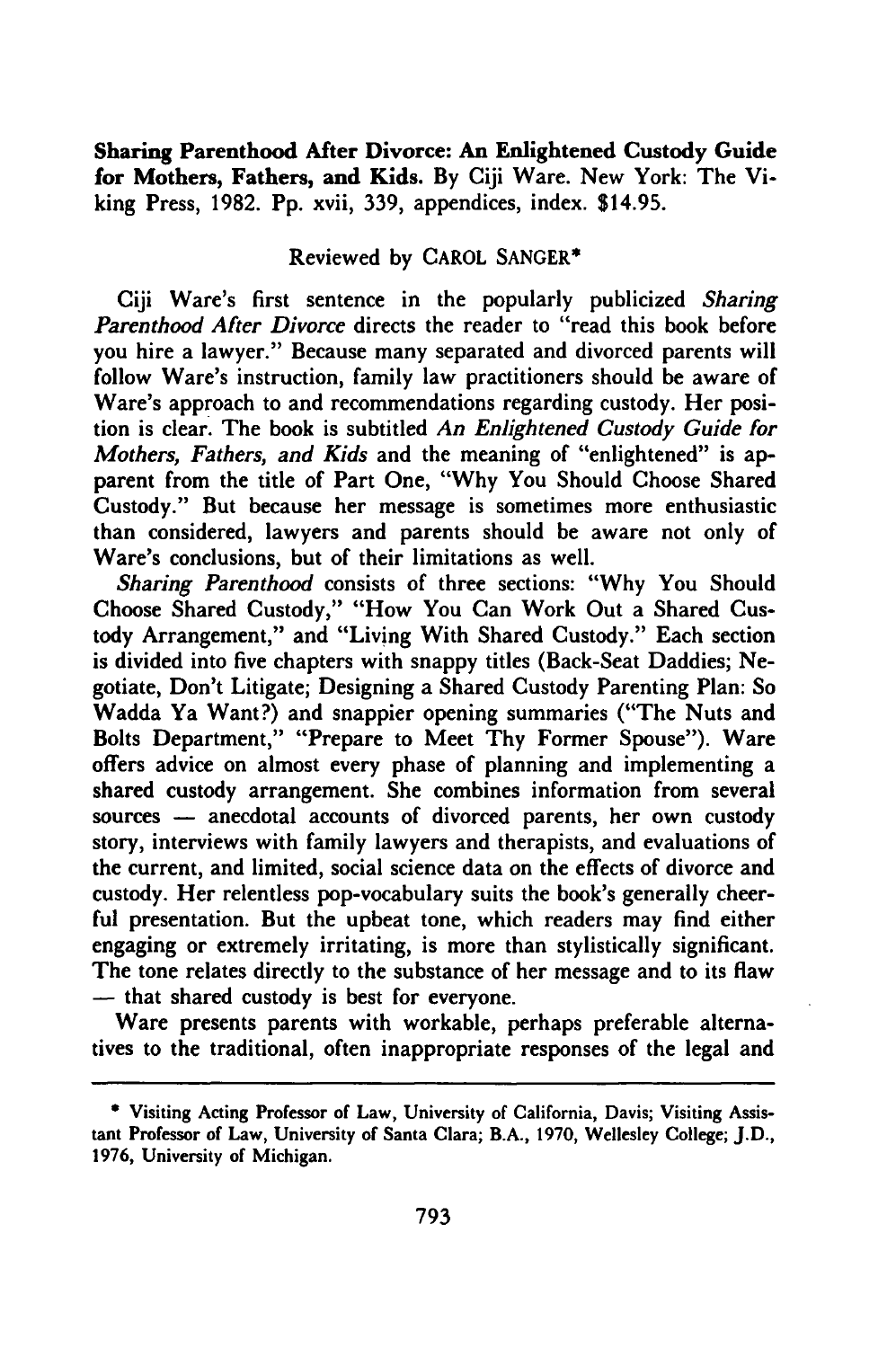social systems in which custody decisions have been shaped and implemented. Shared or joint custody itself has been, until recently, such an alternative.' Early in the book Ware attempts to pry parents away from any assumptions about their post-divorce custody roles. She urges women not to choose sole custody as a measure of power over a husband or as an affirmation of mothering abilities. The first motive ignores the significant findings of Drs. Judith Wallerstein and Joan Kelly, directors of the five year California Children of Divorce Project that children who maintain good relationships with both parents during and after divorce are less likely to suffer developmental interference and psychological distress.' The second motive leads to what Ware refers to as "single mother martyrdom," the status of women who have **"won"** custody and who, due to generally low levels of child support, also have to work outside the home.' Ware suggests that fathers, on the other

**2 C.** WARE, note *I* supra, at **75-94; J.** WALLERSTEIN & **J.** KELLY, SURVIVING THE BREAKUP: HOW CHILDREN **AND PARENTS COPE** WITH DIVORCE 316 **(1980)** (reviewed **by** Bruch, Book Review, **79** MICH. L. REV. **708 (1981)).**

**' C.** WARE, note *I supra,* at 45. In **D.** CHAMBERS, **MAKING** FATHERS PAY **(1979),** Professor Chambers analyzes the economics of divorce. His study of child support payments in Michigan reveals that when there is no increase in family income following divorce, the standard of living of only the women and children decline, even when the father is making payments. *Id.* at 48. When women supplemented support payments **by** working outside the home, the family's standard of living was still much lower than it was before divorce, due largely to the lower earnings received **by** women. *Id.* at **53.** For many divorced women, particularly those not employed at the time of divorce and those with very young children, public assistance (an alternative not mentioned **by** Ware), provided the primary, though modest income for the family. *Id.* at **58-63.** Only women

**<sup>&#</sup>x27;** Ware defines *shared custody* as joint physical and legal custody, and *genuine* shared custody as "any time-sharing formula that has, as an *operating premise,* the commitment of both parents to **be** involved in all important decision making regarding the children, and to maintain as much frequent and continuing physical contact as circumstances and geography allow." **C.** WARE, **SHARING** PARENTHOOD **15-17** (1982) (emphasis in original) [hereafter **C.** WARE]. This comports with **CAL. CIV. CODE** § 4600(a) (West Supp. **1983)** which states that "it is the public policy of this state to assure minor children of frequent and continuing contact with both parents. **. .** and to encourage parents to share the rights and responsibilities of child rearing in order to effect this policy." Joint custody is defined as "an order awarding custody of the minor child or children to both parents and providing that physical custody shall be shared **by** the parents in such a way as to assure the child or children of frequent and continuing contact with both parents." **CAL. CIV. CODE** § 4600.5(c) (West Supp. **1983).** The court may, however, award joint legal custody without awarding joint physical custody. *Id.* The terms "joint" or "shared" custody as used in this review will refer to Ware's "genuine" shared custody, which also reflects the public policy of the state. For proposed legal definitions of joint and sole legal and physical custody, see Cal. A.B. **238 (1983)** (Harris).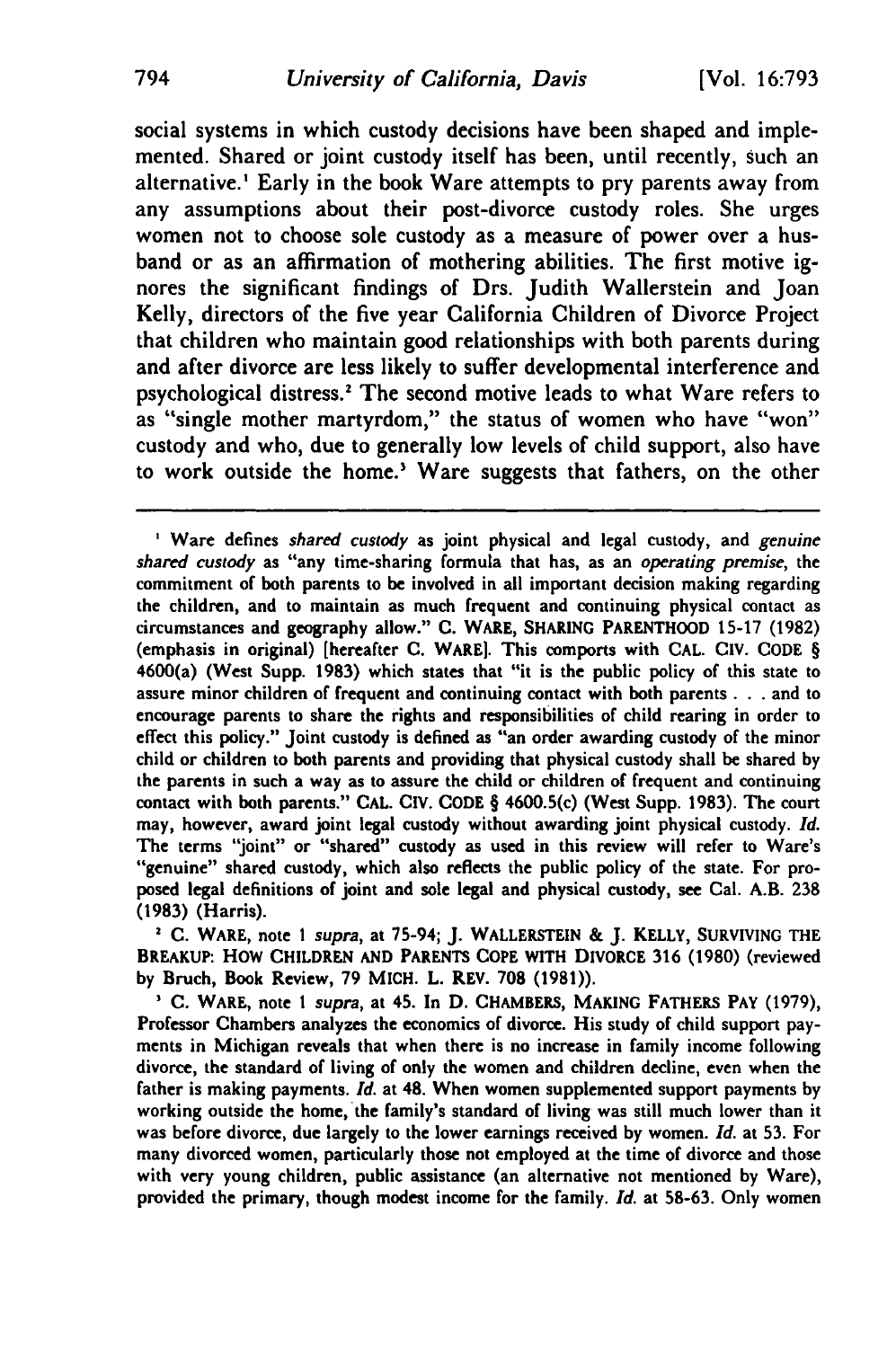hand, may be unused to thinking of themselves in a significant postdivorce parenting role and she urges wives to emphasize to their former husbands the importance to both father and child of a continuing father-child relationship.'

Many of Ware's suggestions, from her consumer oriented approach in hiring an attorney to the importance of involving the extended family in custody arrangements,' foreshadow issues to be faced **by** parents in the unfamiliar zone of divorce and custody resolution. Ware does more than list issues. As the title word "Guide" promises, she leads parents through the chronological and to some extent psychological stages of a custody determination. Useful quizzes and questionnaires are included

who remarried were able to maintain their pre-divorce standard of living.

In warning mothers of the burdensome consequences of "single mother martyrdom," Ware notes that "[i]ronically some feminist organizations . . . counsel women to use child custody as a means of gaining leverage in fights with their former husbands about money or control . **. . ."** C. WARE, note *I supra,* at 45. Ware thus apparently disapproves of women agreeing to joint custody as a means of obtaining increased support, which Ware has already described as "minor or non-existent." *Id.* at 44. She next states that "many women are understandably suspicious that joint custody may be merely another trick by men who. **. .** want to pay less child support." *Id.* at 45. But if their suspicion is "understandable," then perhaps women should not be faulted for trying to secure more satisfactory levels of child support.

Is there support for the "understandable suspicion"? Under the heading "Financial and emotional truths about divorce and fathers," Ware repeats that in the traditional "custody to mother, visitation to father arrangement,"

[Fathers] quickly discover it takes an estimated 25 to 35 percent more income to support two households, and that it is the man's income that will most likely be tapped for the difference. In addition, they find that some courts allow ex-wives, under certain circumstances, to share a husband's pension benefits acquired during the marriage and even share in his *future* earnings from projects conceived or executed during the marriage.

*Id.* at 60 (emphasis in original). Fathers could well conclude from this description of "financial truth" (which is silent as to comparative sizes of parental income or as to the nature of marital property law, which actually controls pension division without regard to custody dispositions) that joint custody may be less onerous financially. Ware seems to be sending very mixed messages to each parent about the other's possible economic motives.

**'** Ware's description may be outdated, as fathers are increasingly seeking custody of their children. Chang **&** Deinard, *Single-Father Caretakers,* 52 AM. J. ORTHOPSYCHI-ATRY 236, 236 (1982). She may, however, be referring to noncustodial fathers who are already in the role of visitor. **See** SURVIVING THE BREAKUP, note 2 *supra,* at 121-31.

**'** Involvement by the extended family, such as caretaking by grandparents, may provide valuable continuity in a shared custody arrangement. Steinman, *Joint Custody:* What We *Know, What We Have Yet to Learn, and the Judicial and Legislative Implications, this issue supra* 739, at 753 [hereafter Steinman].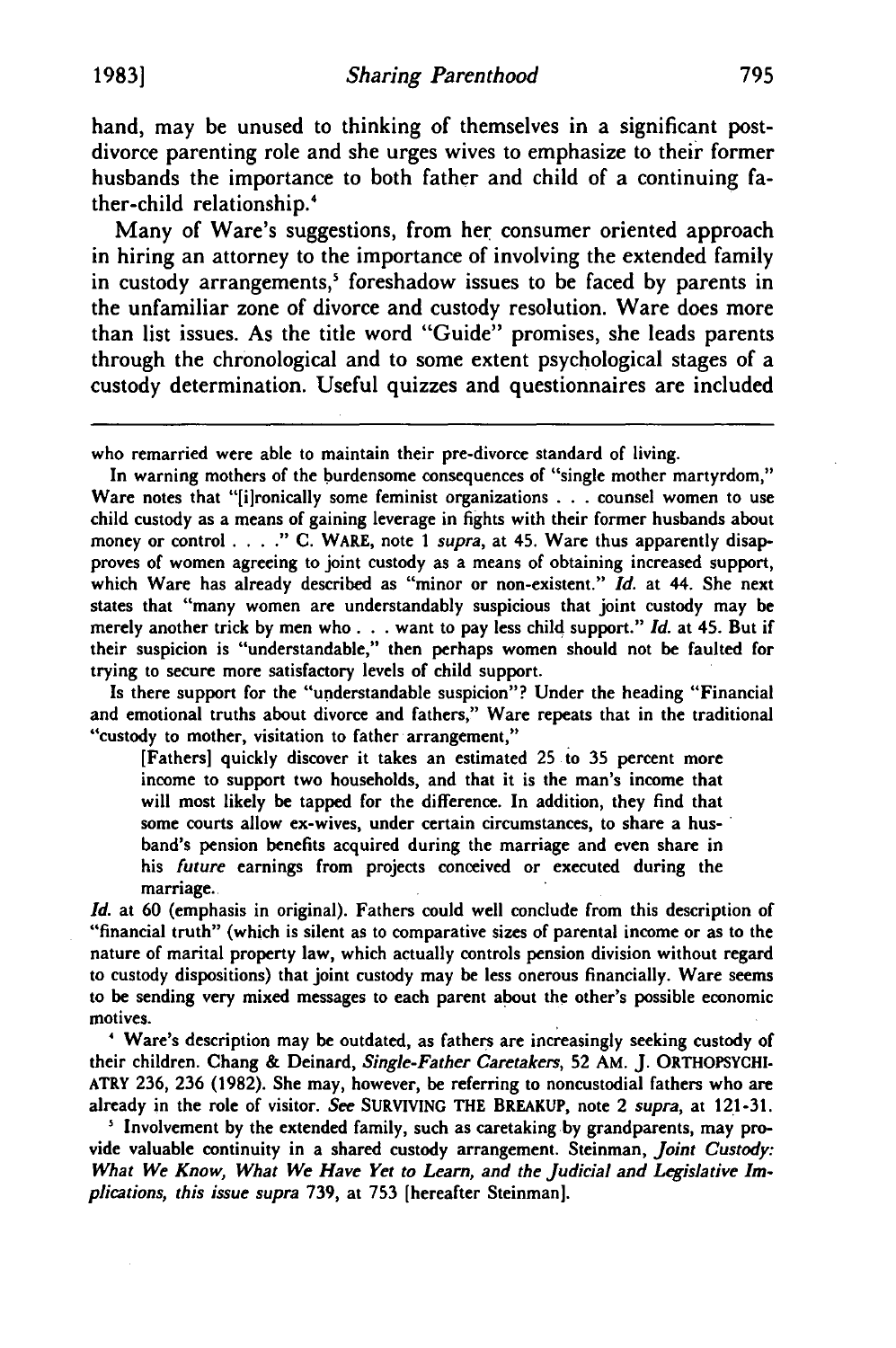throughout for parents to evaluate their sensitivities and involvement on various custody issues.<sup>6</sup> For parents still involved in the stressful crises of marital separation (a condition Ware refers to as being "certifiably wacko") these exercises encourage a more detached consideration of issues and choices rather than impulsive or emotional response.' For example, before instinctively demanding sole custody, Ware's quizzes require parents to calculate how much time they currently spend with their children and in what activities, how parental use of time may differ as a single person, and how these differences relate to custody preferences and possibilities.

Similar exercises, such as "Am I Ready to Mediate?," appear in the chapter on custody mediation in which Ware discusses the benefits of alternative forms of dispute resolution  $-$  arbitration, conciliation, and mediation. She supplements these materials with useful appendices containing national and state divorce mediation sources, and a bibliography8 containing references on divorce mediation. The book thus offers more than an introduction to the notion of a nonadversarial (or less adversarial) process, but a sense of how the process works, as well as names and addresses to contact when getting started.

Because continued involvement in important decisions concerning the child is a premise of shared custody, communication is central not only to the development of a custody plan, but also to its maintenance. Much of Part Three, "Living With Shared Custody," is devoted to facilitating the on-going contact between divorced parents sharing children. Ware gives pointers on which clothes to divide, how to plan

**<sup>6</sup>** Similar exercises are found in an earlier book on custody, P. WOOLLEY, THE **CUS-**TODY HANDBOOK **(1979).** Although Woolley also recommends shared custody, she is less evangelistic than Ware, acknowledging that "shared custody is [not] the only valid means of raising youngsters once the nuclear family has divided .**. .** .It is important, however, to explore the options that are available so that you can make an informed choice . **. . ."** *Id.* at **28.**

Even for clinicians, assessing the potential of parents for successfully entering into a joint custody arrangement is extremely difficult during the acute phase of separation crisis. Steinman, note **5** *supra,* at **751.**

**<sup>&#</sup>x27;** Three of the book's four appendices, Divorce Mediation Services, Sample Shared Custody and Property Settlement Agreement, and Suggested Readings, are useful. The fourth, Shared Custody Laws in the United States, lists each state under one of three broad headings - states with joint custody laws, states supportive of joint custody, and states hostile to joint custody, thus providing only the vaguest sense of what the law is in a specific jurisdiction.

The index is generally helpful, despite the inclusion of such entries as *"New York Times, The,* **287"** where one reads "As one parent in an extended family explained frankly to a *New York Times* reporter . **.. .**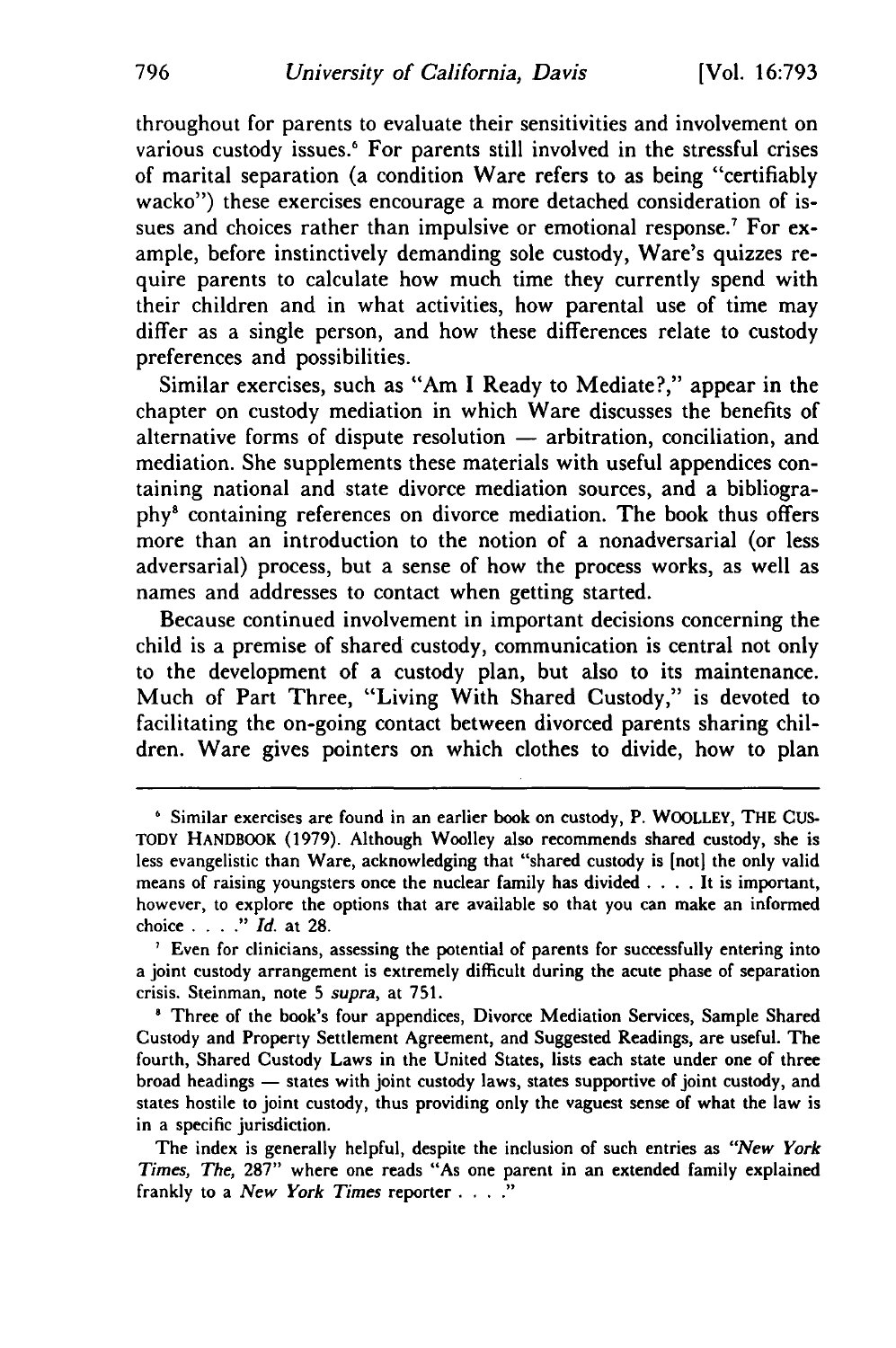birthday parties, and what rules to follow regarding pick-ups and deliveries of children. Socks get an entire paragraph because "in a joint custody household, missing socks can literally drive parents around the bend."9 The recommended solution is for each household to have many, many cheap socks, and not to worry when they disappear. I read this paragraph with conflicting responses. Either Ware is giving parents valuable advice, or any arrangement which may self-destruct when socks get lost is not on sure footing to start.

Perhaps more important than these suggestions from the "Nuts and Bolts Department" are the two chapters devoted to successful bargaining techniques. These chapters again focus on the process of dispute resolution. While they may suffer from the same pop-language zest which pervades the book (for example, a goal of the techniques is to transform oneself from a "Passive Papa" to a "Straight Shooter Spouse"), they underscore for parents the continuing obligations, interactions, and skills required in a joint custody arrangement."

For parents attempting to order their own and their children's lives during and after divorce, Ware's emphasis on the *process* of negotiating a custody plan is the book's most valuable contribution, or "tip" as she would probably prefer. Ware states the alternative to a cooperative approach bluntly: let strangers within the adversary legal system declare one parent the winner. As Mnookin and Kornhauser discuss in "Bargaining in the Shadow of the Law: The Case of Divorce," private ordering (private decisions with legal effect reached between the parties) is particularly appropriate in formulating a custody plan.<sup>11</sup> Private ordering will more likely result in a product respected and upheld by the parties which they have created through a process more harmonious,

**C.** WARE, note I *supra,* at 228.

Although Ware does not directly discuss what should happen when "Win-win Negotiating" fails, she includes two sample custody agreements which contain future dispute provisions stating that before either party seeks modification from a court, the parents will try to resolve the conflict through mediation. *Id.* at 211-19 and appendix c. Another alternative to unresolved parental disputes in joint custody arrangements has recently been proposed in the California Legislature. In cases in which the parties have failed to allocate residual decision making authority in their agreement, the proposal would place residual authority to make decisions in the parent with physical custody. Cal. S.B. 452 (1983) (Torres).

**<sup>&</sup>quot;** Mnookin & Kornhauser, *Bargaining in the Shadow of the Law: The Case of Divorce,* **88** YALE L.J. **950, 955-56 (1979).** Although courts in most cases will approve private custody settlements, continued judicial distrust of parental agreements may-be reflected in a double standard of review used for modifications. Sharp, *Modification of Agreement-Based Custody Decrees,* **68** VA. L. REV. **1263 (1982).**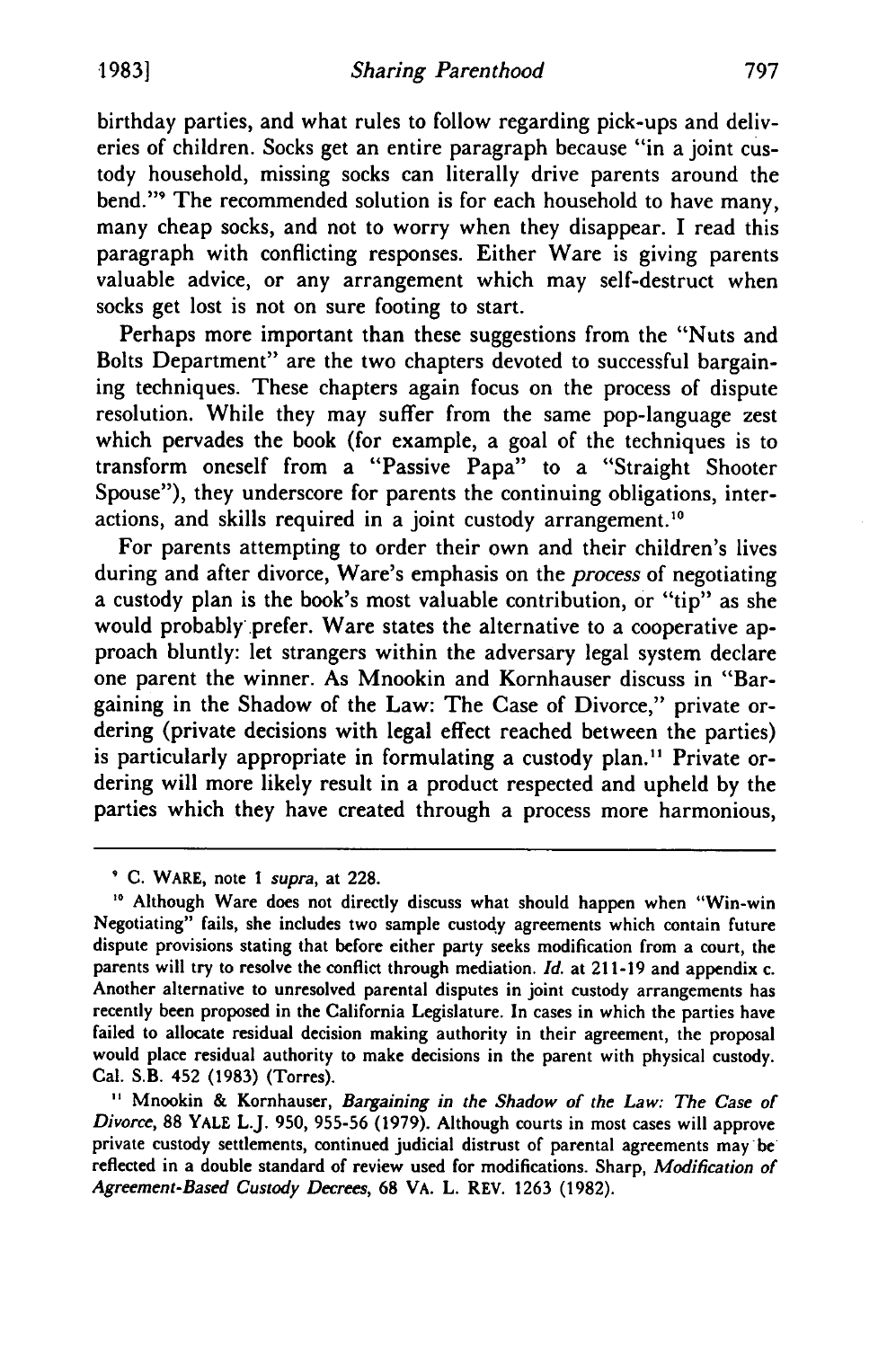and cheaper, than litigation.<sup>12</sup> The result will also be superior to a court-ordered plan since parents generally know more about their own preferences, abilities, and children, than does the judge." Thus, although no bargaining process is free from influences of legal rules, finances, emotions, or negotiation skills, custody plans privately developed and agreed to **by** the parties should result in a better product for the children and for the parents responsible for both the plan and the children. *Sharing Parenthood,* however, fails to separate process from result. Ware presents negotiation and mediation not merely as a superior process of dispute resolution, but as the means to a superior and specific result, shared custody.

To demonstrate the superiority of a shared arrangement, Ware relates the experiences of numerous divorced couples. For some readers the accounts of the "34 year old man I shall call Grant Treadwell"<sup>14</sup> and others may be personalized and inspiring, and therefore an effective means to reach many currently despairing over a custody situation. But I found statements such as "What was most surprising to Jo Ann was that the hostility she and Conrad had felt for each other had virtually disappeared,"<sup>15</sup> or "Don and Sara Gilbert and thousands of shared custody pioneers did [learn to work together]"<sup>16</sup> overly testimonial. Jo Ann and Conrad, and Don and Sara probably did improve their lives through shared custody, but their experiences seem too selected and personal for wider applicability.

Ware's own successful shared custody experience is also suspect as a basis for general comment. First, as a successful journalist she seems removed from the economic stresses many divorcing couples face. Ware's Parent's Time Survey, an exercise designed to reveal how much workday time a parent can spend with a child, showed that on days when Ware had custody of her son Jamie, she spent a total of about five hours in her home studio writing, broadcasting, and returning telephone calls. Ware's **job** and economic status seem in part related to her success as a co-parent. Yet for those with more traditional work schedules and environments; and unable to obtain a more flexible situation, Ware's example may be enviable but isolated. In one of the few cases in which income was directly related to shared custody arrangements, Ware relates the story of a father who could not afford to hire after-

**<sup>,2</sup>** Mnookin **&** Kornhauser, note **11** *supra,* at **956-58.**

**<sup>13</sup>** *Id.*

**<sup>&#</sup>x27;4 C.** WARE, note **I** *supra,* at **55.**

**<sup>&</sup>quot;** Id. at **50.**

*Id.* at **17.**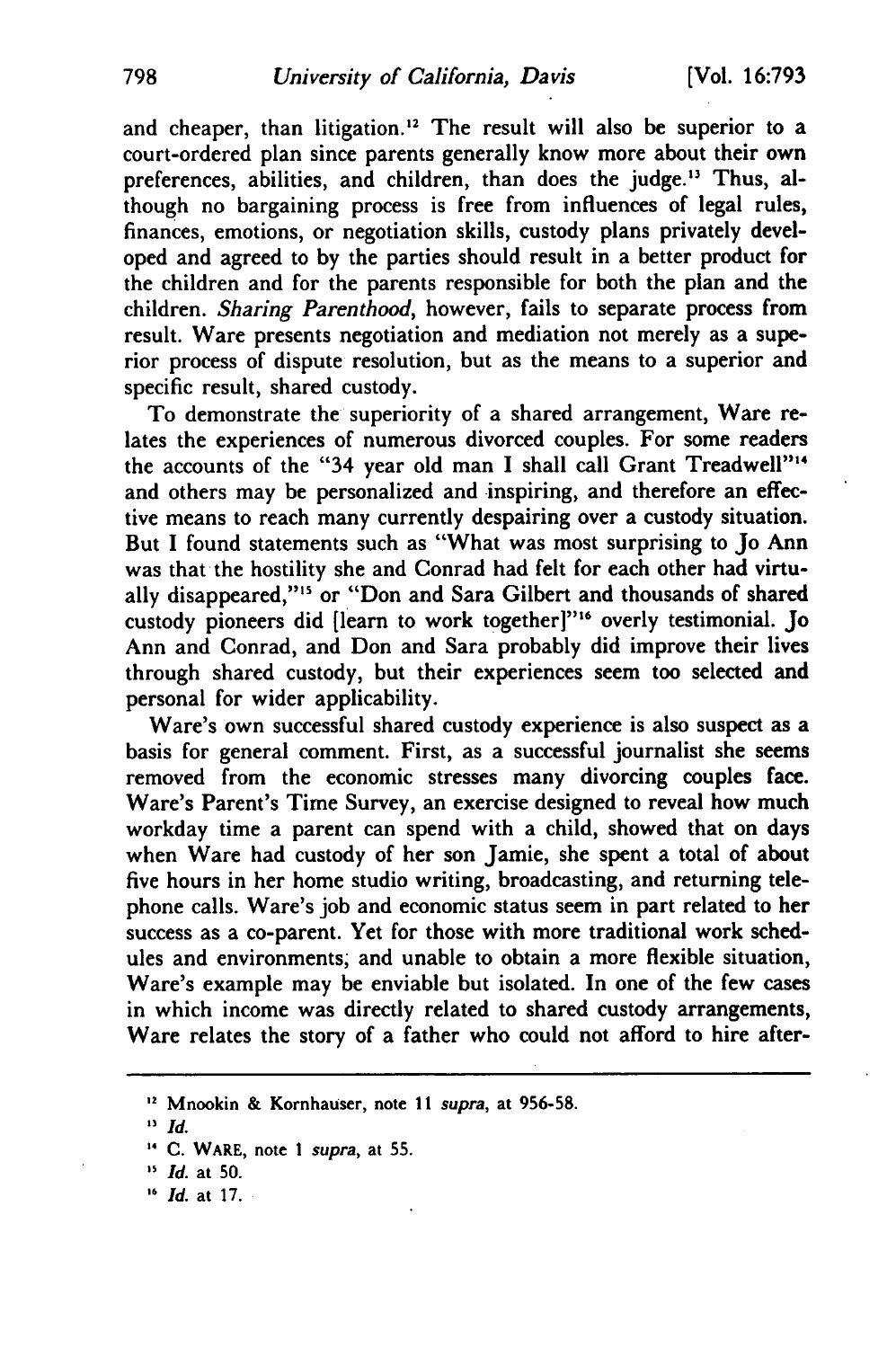school help and so left his nine and eleven year old children alone for two hours every weekday. The father reported that as a result of the arrangement, his children were responsible and helped each other with their homework. Perhaps independence and cooperation did result for these children, but it is also possible that they may have been put at some risk because of a custody plan lacking adequate economic support. **Of** course, similar childcare problems exist for married working parents.<sup>17</sup> The example is used not to make a judgment about a particular shared custody arrangement, but rather to illustrate Ware's persistence **in:** drawing only positive conclusions about shared custody. Her discussion of factors such as economics which parents should consider when evaluating a custody plan might be more useful if presented more neutrally.

A second basis of skepticism regarding the author's personal example is that Ware's evaluation of her own experiences may not always be accurate, and because she culls from her experience advice for others, that advice may be erroneous. In the chapter on age-appropriate sharing plans, Ware describes how her son Jamie, on turning age seven, began regularly forgetting his belongings as he traveled the mile-and-ahalf distance betwen his parents' homes, spending Tuesdays and Thursdays with his father. "Alarmed by his apparent confusion," Ware and her former spouse proposed to their son that he alternate homes on a weekly basis, a proposal rejected by Jamie who replied, ."Oh, no! Then I would miss both of you too much." Ware concluded from this that, "Our son was apparently going through a quite normal phase – for him – of 'the forgets.' "<sup>18</sup> The lesson she draws from the episode is that parents "should get the facts" before making any assumptions when a "snag" in a particular plan develops. But is Ware's diagnosis correct? Dr. Susan Steinman, director of a two year study on joint custody families, reports that although most children in the study were able to handle switching homes, two groups were not and exhibited anxiety, forgetfulness, and instability.<sup>19</sup> One of the groups was seven- to nine-year-old boys. Maybe Jamie *was* simply undergoing "the forgets" (whatever that is), as Ware concludes. On the other hand,

**<sup>17</sup>**Although the *parens patriae* power of the state to intervene on behalf of divorced parents properly exceeds permissible intervention into the workings of an intact family, requiring divorced couples to be "super parents" may not **be** justified in terms of actual detriment to the child or in a court's ability to assess and supervise a specific custody plan. Kelly, *Further Observations on Joint Custody, this issue supra,* 762, at 769.

**<sup>&</sup>quot; C.** WARE, note *I supra,* at **172.**

**<sup>&</sup>quot;** Steinman, *The Experience of Children in a Joint-Custody Arrangement: A Report of a* Study, **51** AM. **J.** ORTHOPSYCHIATRY 403, 408 **(1981).**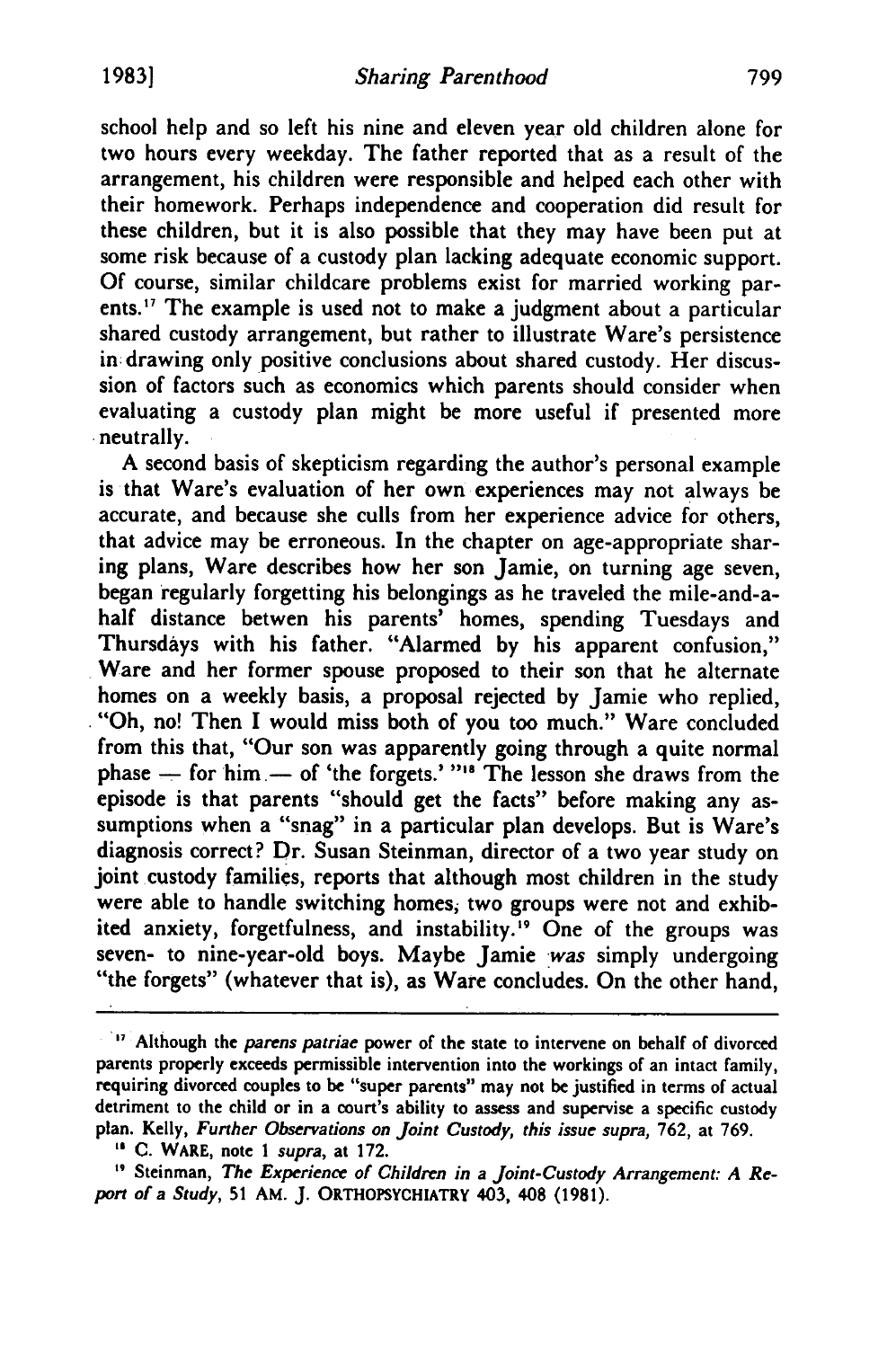he may have fit into a category, apparently not uncommon for his age and sex, in which switching homes was in fact burdensome and perhaps inappropriate. Because Ware characterizes his behavior as a snag to which his parents wisely did not overreact, she may encourage other parents to make less of signs of discomfort relating to shared custody than is properly indicated.<sup>20</sup>

To be clear, I do not fault Ware for personally choosing or generally advocating joint custody. The research of Wallerstein and Kelly reported in *Surviving the Breakup<sup>21</sup>* documents the serious and varied detrimental effects of the divorce process on children. But Ware overstates her case. In addition to the limited applicability of the personal experiences recounted in *Sharing Parenthood,* Ware selectively and uncritically uses the available social science information to fortify her theme that shared custody is best. For example, Ware reports that in a recent California study, only sixteen percent of families with joint custody orders returned to court to relitigate custody issues, as compared with thirty-two percent of sole custody parents.<sup>22</sup> Because relitigation was viewed as an objective measure of parental conflict, the researchers concluded that a joint custody arrangement was more beneficial in terms of lack of subsequent parental conflict and thus an indication of the success of the scheme.<sup>23</sup> But is lack of parental conflict so clearly a measure of success of a joint custody plan? The study did not record or differentiate among the physical or decision making involvement actually practiced **by** subject families. The families were designated as sharing parenthood because they had been awarded legal joint custody. But whether they were engaged in the genuinely shared parenting process advocated **by** Ware is unknown. Without knowing more, the lower relitigation statistics might reflect a lack of involvement rather than a lack of conflict. Moreover, while the joint custody *parents* may have been more satisfied because their own parenting and scheduling needs were accommodated, the physical and psychological burdens of the arrangement may have been passed down to the joint custody children. In short, relitigation may not measure success as the plan is experienced **by** children.

**<sup>20</sup>** Steinman reports that a parent's perception of a child's adjustment may **be** distorted **by** the parent's own satisfaction or dissatisfaction with the custody arrangement. Steinman, note **5** *supra,* at **760-61.**

**<sup>2&</sup>quot;** SURVIVING THE BREAKUP, note 2 *supra.*

**<sup>22</sup> C.** WARE, note **I** *supra,* at **102-03.**

**<sup>23</sup>** llfeld, Ilfeld **&** Alexander, *Does Joint Custody Work? A First Look at Outcome Data of Relitigation,* **139 AM. J.** PSYCHIATRY **62 (1982).**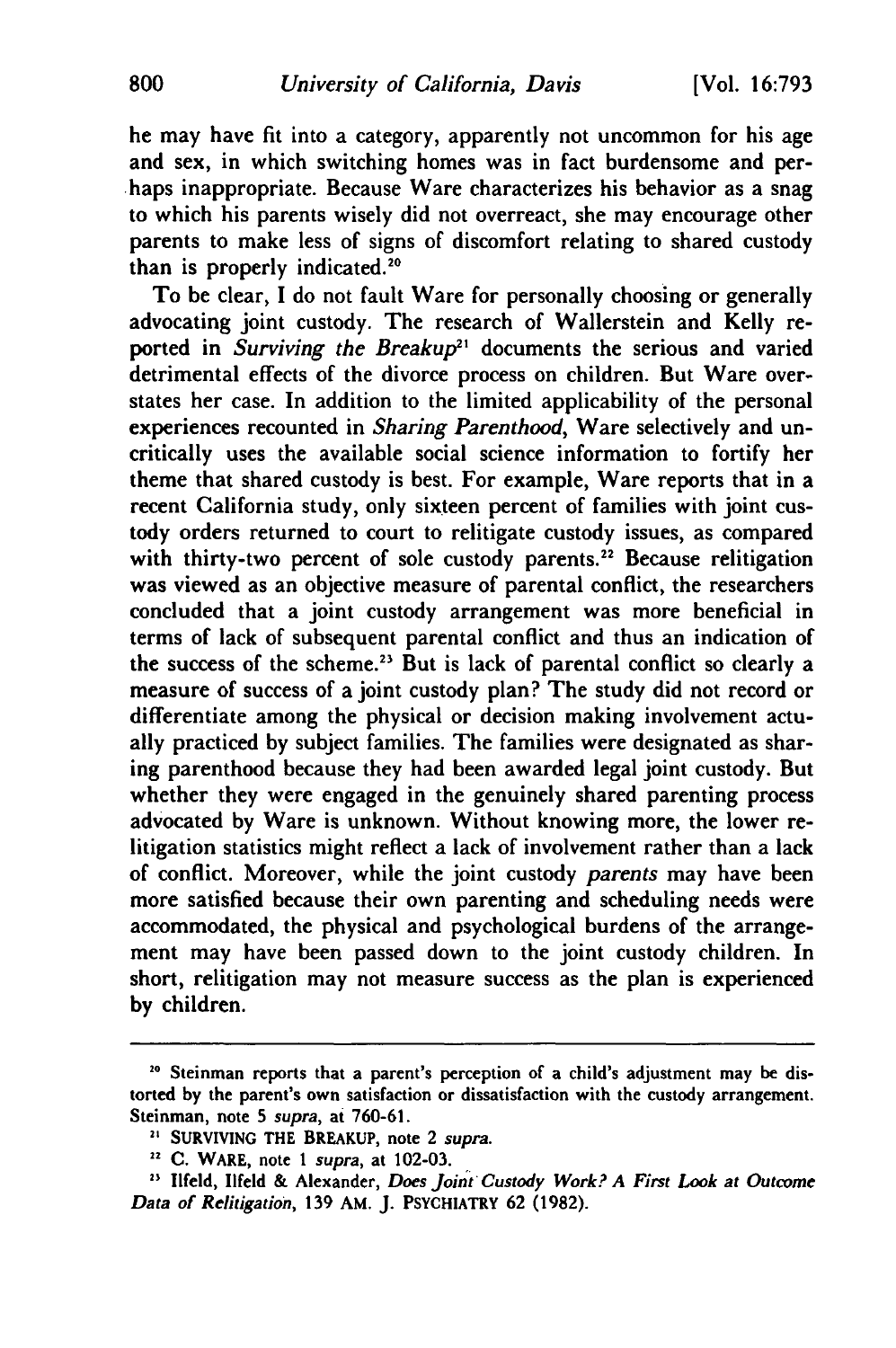Similarly, Ware's statement that "It is within your power to make shared custody work for your family,"<sup>24</sup> does not accurately reflect information now available on shared custody. Shared custody is not the best arrangement for *all* families, a fact recognized **by** Wallerstein and Kelly, who assessed the parents of only one-fourth of the children in their study as appropriate candidates for joint custody;" and **by** Steinman, who reported that one-third of the children in her study were "overburdened by the demands of the arrangement."<sup>26</sup> By stressing the power of a positive attitude as a key to successful and shared parenting, Ware confuses actual likelihood of success with optimism. As Steinman has concluded, joint custody is at greatest risk of failure when it is ordered based on the *hope* that parents will learn to cooperate.<sup>27</sup> Currently, factors more reliable than hope are emerging as indicators of when joint custody will work. These factors include similar parental views on raising children, parental respect for one another as parents, parental flexibility in behavior, children's age, and geographical distance between homes.<sup>28</sup>

By presenting shared custody as the resolution of choice for all families of divorce, Ware contributes to an undermining or distortion of the process of private ordering. That process is favored because it allows the participants, rather than a less informed, less accountable judicial system, to structure a family's post-divorce lives. But parents who negotiate toward joint custody with an incomplete or overly optimistic view of its components may agree on a plan not indicated by the characteristics and circumstances of their own family. In response, it has been argued that even if parents should err in their conclusions, so will judges, and therefore parents should have the primary authority to decide.<sup>29</sup> The answer is not, of course, to reinstate or to prefer judicial decision making in this area. Rather, lawyers, therapists, mediators,

<sup>27</sup> Steinman, note 5 *supra*, at 751. A distinction might be that while Steinman refers to court-ordered sharing, Ware discusses shared custody negotiated by the parties. Steinman states, however, that even a negotiated agreement does not necessarily mean the parents have the resources to implement joint custody. *Id.* On the other hand, Wallerstein and Kelly report some evidence that legal accountability may bolster psychological and financial responsibility. SURVIVING THE BREAKUP, note 2 *supra,* at **310. Pro**fessor Chamber's research also suggests a tentative link between visitation and child support payments and concludes that "[paternal] involvement [with their children] is a good sign for high lifetime payments." **MAKING** FATHERS PAY, note **3** *supra,* at **127-29.**

**2"** Steinman, note **5** *supra,* at 745-46, **752-57.**

**2** Mnookin **&** Kornhauser, note **11** *supra,* at **958.**

**<sup>24</sup> C.** WARE, note 1 *supra,* at 17.

**<sup>25</sup>** SURVIVING THE BREAKUP, note 2 *supra,* at 310.

**<sup>26</sup>** Steinman, note 19 *supra,* at 414.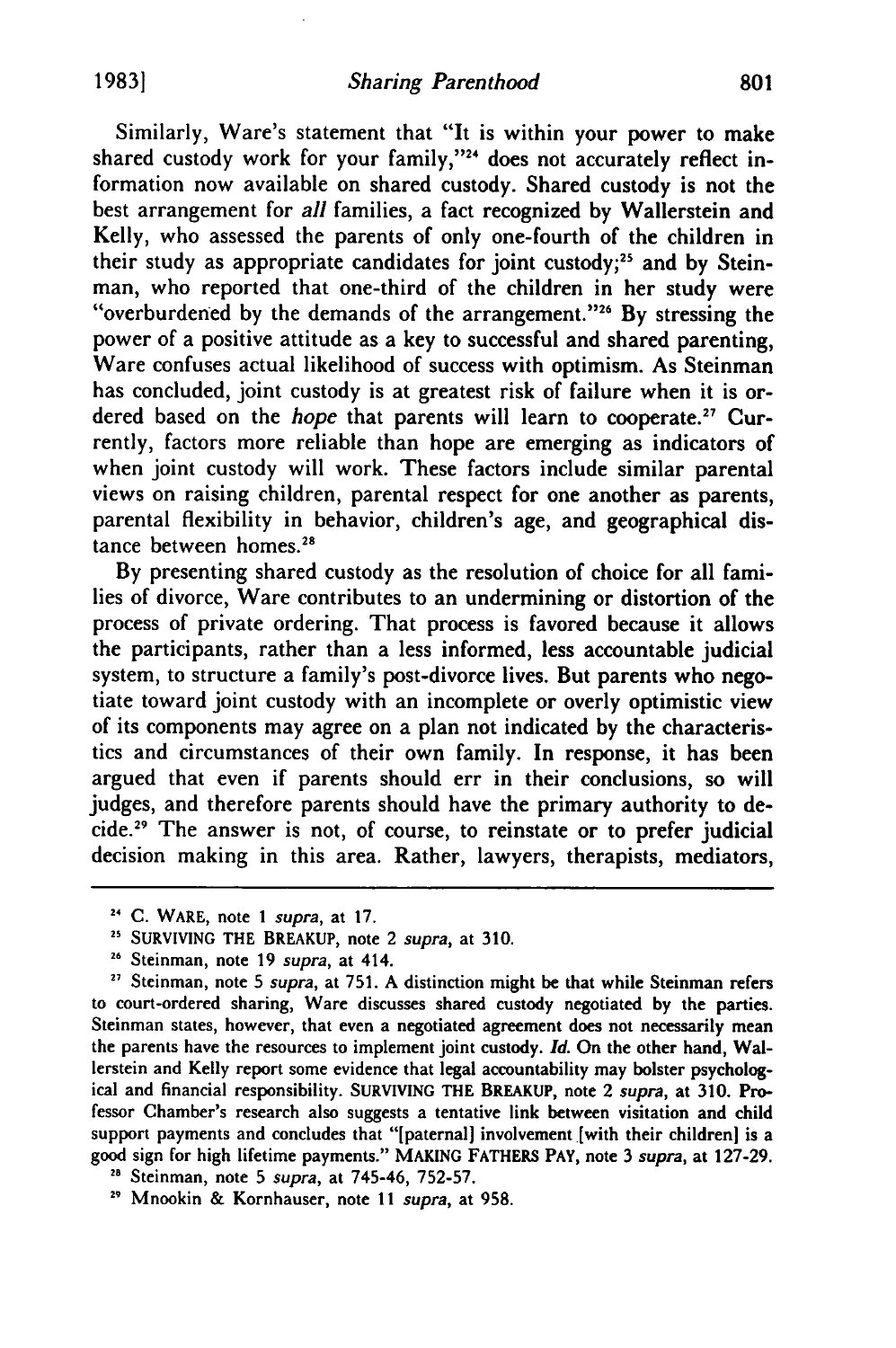judges, and journalists should attempt to provide parents with as much accurate information about the factors more likely to secure a *successful* shared custody arrangement.

Carefully packaged books like *Sharing Parenthood* may also influence individual choice indirectly as well as directly. When a popular idea becomes a legal rule, its impact on subsequent private decision making increases." For example, California has enacted legislation creating a presumption that joint custody is in the best interests of children when parents have agreed to such an award either privately or in open court.<sup>31</sup> Further, joint custody may be awarded upon the application of only one parent. Such legislation surely influences the process of private ordering, perhaps encouraging joint custody by "agreement" since the law may throw a very deep shadow when one form of custody is obtainable without mutual parental consent.<sup>32</sup>

In the absence of parental agreement, would a legal presumption for joint custody be warranted? Steinman's evidence indicates it is not.<sup>33</sup> The effects on children of joint custody ordered or agreed to as a result of the legal presumption will likely be unknown until the first sets of shared children have matured. What can be observed now is the process whereby popular opinion and commentary may influence legislation which in turn influences private negotiation. Thus, sources that initially influence individual opinion reappear to influence private ordering indirectly at the last stage. Informative, accurate contributions to the decision making process, at whatever stage, should enable parents to resolve the difficult problem of restructuring a family more successfully.

*Sharing Parenthood* is informative; the book breaks down the overwhelming issue of custody into chronologically, psychologically, and structurally smaller, more manageable parts. But its accuracy is

<sup>&</sup>lt;sup>30</sup> Urging consideration of specific factors likely to contribute to a successful joint custody plan, Benedek and Benedek write that: "It is natural that the appeal of joint custody has been embraced **by** the popular press. The possible impact cannot be ignored because laypeople and judges alike are more likely to read and respond to newspapers and magazines than to scientific journals." Benedek **&** Benedek, *Joint* Custody: *Solution or Illusion,* **136** AM. **J.** PSYCHIATRY 1540, 1540 **(1979).**

**<sup>&</sup>quot;** CAL. CIV. **CODE** § 4600.5(a) (West Supp. **1983).**

<sup>&</sup>lt;sup>32</sup> If a parent unreasonably withhold consent to joint custody, an award of joint custody over the objection of that parent may be justified despite the continuing friction between parents. Kelly, *supra* note **17,** at **769** (asserting that women particularly withhold consent improperly). *Contra,* Committee on the Family, *Divorce, Child Custody, and the Family,* **10 GROUP** FOR THE **ADVANCEMENT** OF PSYCHIATRY **785 (1980);** Steinman, note **5** *supra,* at **751.** Moreover, parental hostility decreases significantly in the first year following divorce. Kelly, note **17** *supra,* at **763.**

**<sup>&</sup>quot;** Steinman, note **5** *supra,* at **758-60.**